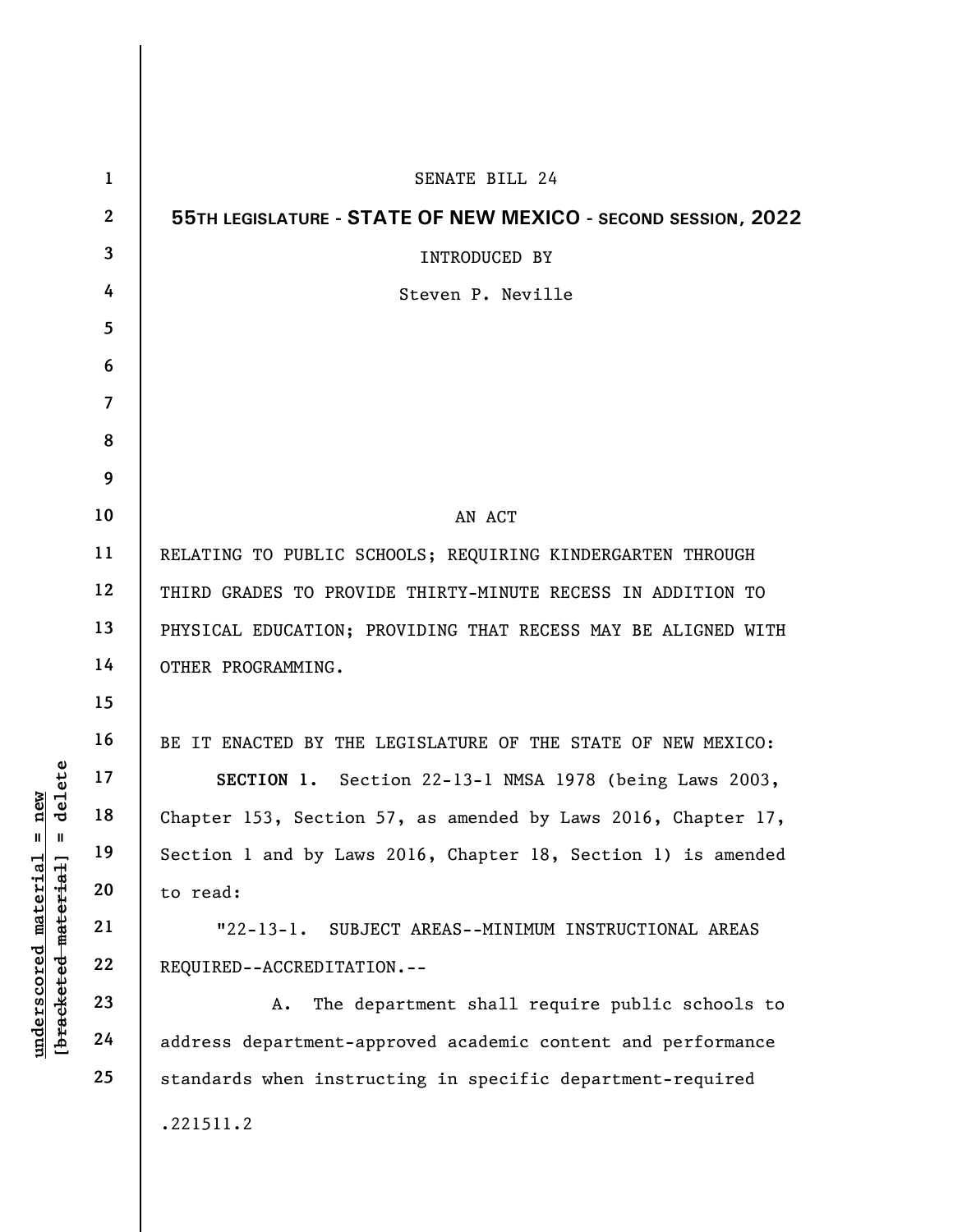subject areas as provided in this section. A public school or school district failing to meet these minimum requirements shall not be accredited by the department.

B. All kindergarten through third [grade classes] grades shall provide daily instruction in reading and language arts skills, including phonemic awareness, phonics and comprehension, and in mathematics. Students in kindergarten and first grades shall be screened and monitored for progress in reading and language arts skills, and students in second grade shall take diagnostic tests on reading and language arts skills.

C. All first [second and] through third [grade classes] grades shall provide instruction in art, music and a language other than English, and instruction that meets content and performance standards shall be provided in science, social studies, physical education and health education.

D. In fourth through eighth grades, instruction that meets academic content and performance standards shall be provided in the following subject areas:

understanden in the following and that meets academic corrected material corrections and that meets academic corrected material provided in the following a<br>deleterated material emphasis on writing a<br>deleterated 22 emphasis (1) reading and language arts skills, with an emphasis on writing and editing for at least one year and an emphasis on grammar and writing for at least one year;

(2) mathematics;

(3) language other than English;

 $- 2 -$ 

(4) communication skills;

.221511.2

23

24

25

1

2

3

4

5

6

7

8

9

10

11

12

13

14

15

16

17

18

19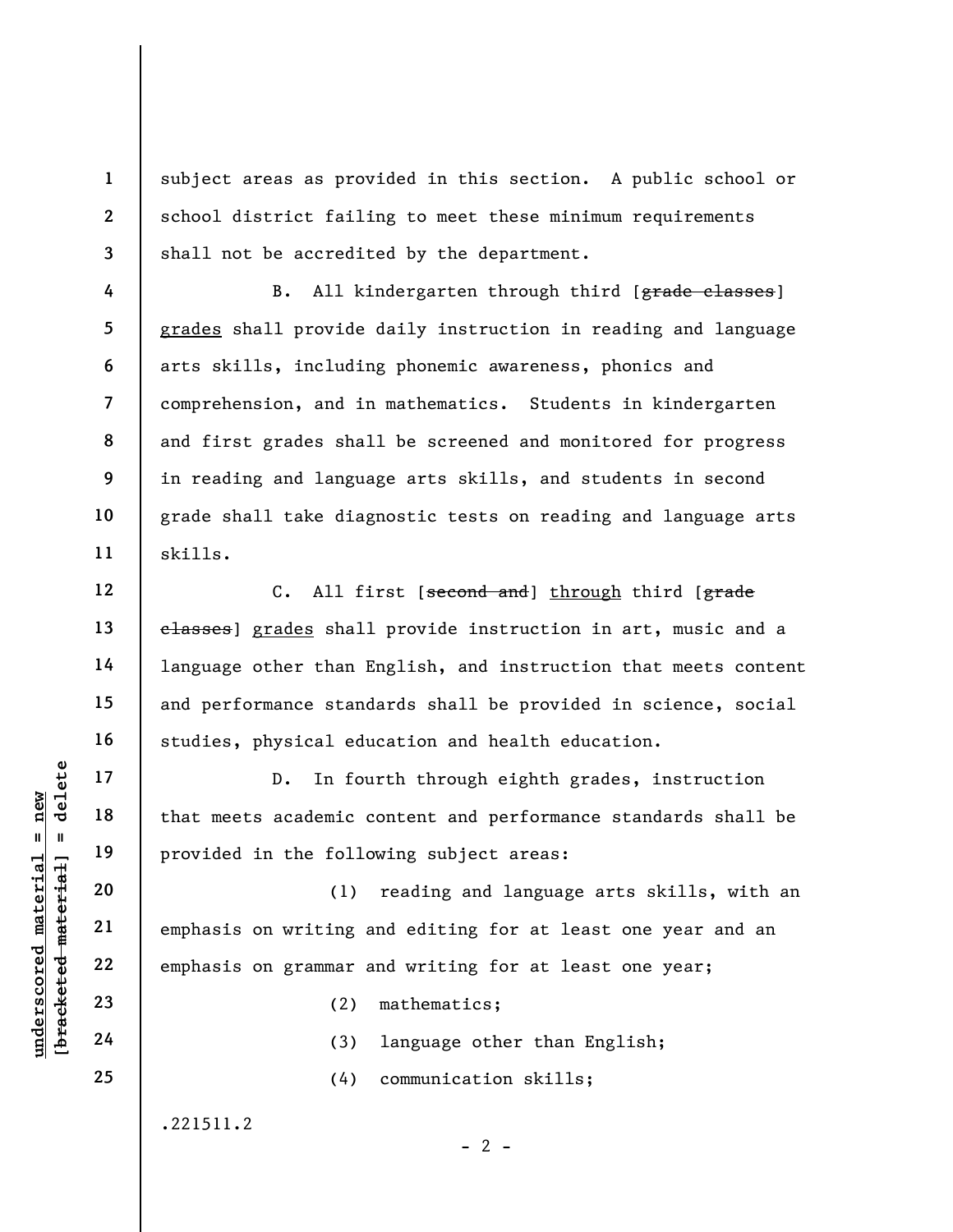|                                             | $\mathbf{1}$            | (5)<br>science;                                                  |
|---------------------------------------------|-------------------------|------------------------------------------------------------------|
|                                             | $\mathbf{2}$            | (6)<br>art;                                                      |
|                                             | $\overline{\mathbf{3}}$ | music;<br>(7)                                                    |
|                                             | 4                       | social studies;<br>(8)                                           |
|                                             | $5\phantom{.0}$         | (9)<br>New Mexico history;                                       |
|                                             | 6                       | (10)<br>United States history;                                   |
|                                             | $\overline{7}$          | (11)<br>geography;                                               |
|                                             | 8                       | physical education; and<br>(12)                                  |
|                                             | 9                       | health education.<br>(13)                                        |
|                                             | 10                      | Beginning with the 2008-2009 school year, in<br>Ε.               |
|                                             | 11                      | eighth grade, algebra 1 shall be offered in regular classroom    |
|                                             | 12                      | settings or through online courses or agreements with high       |
|                                             | 13                      | schools.                                                         |
|                                             | 14                      | In fourth through eighth grades, school<br>$F$ .                 |
|                                             | 15                      | districts shall offer electives that contribute to academic      |
|                                             | 16                      | growth and skill development and provide career and technical    |
| delete                                      | 17                      | education.<br>In sixth through eighth grades, media literacy may |
| new                                         | 18                      | be offered as an elective.                                       |
| 11<br>Ш                                     | 19                      | In ninth through twelfth grades, instruction<br>G.               |
|                                             | 20                      | that meets academic content and performance standards shall be   |
|                                             | 21                      | provided in health education.                                    |
|                                             | 22                      | All health education courses shall include:<br>Η.                |
|                                             | 23                      | age-appropriate sexual abuse and assault<br>(1)                  |
| underscored material<br>[bracketed material | 24                      | awareness and prevention training that meets department          |
|                                             | 25                      | standards developed in consultation with the federal centers     |
|                                             |                         | .221511.2<br>-3 -                                                |
|                                             |                         |                                                                  |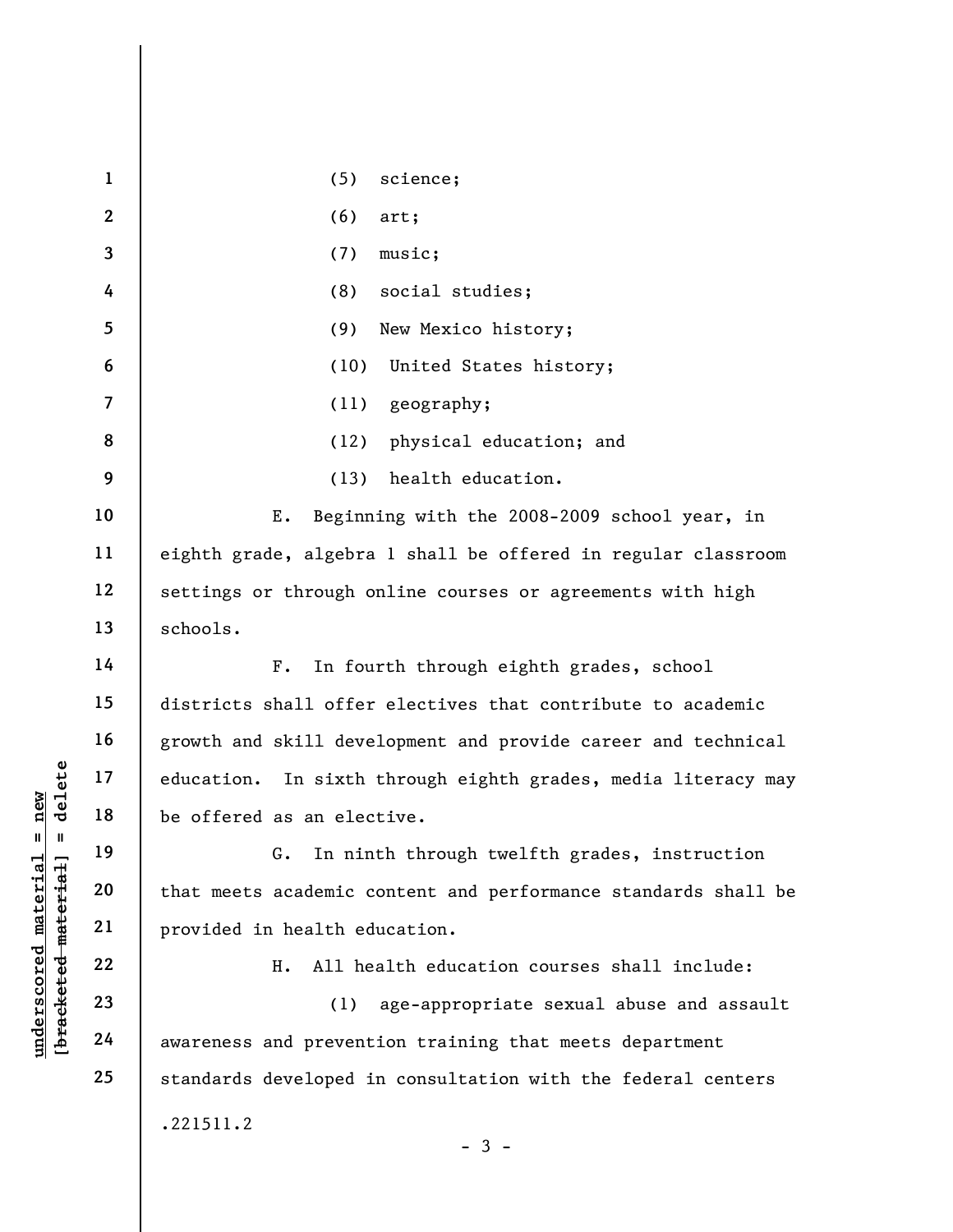underscored material = new [bracketed material] = delete 1 2 3 4 5 6 7 8 9 10 11 12 13 14 15 16 17 18 19 20 21 22 23 24 25 for disease control and prevention that are based on evidencebased methods that have proven to be effective; and (2) lifesaving skills training that follows nationally recognized guidelines for hands-on psychomotor skills cardiopulmonary resuscitation training. Students shall be trained to recognize the signs of a heart attack, use an automated external defibrillator and perform the Heimlich maneuver for choking victims. The secretary shall promulgate rules to provide for the: (a) use of the following instructors for the training provided pursuant to this paragraph: 1) school nurses, health teachers and athletic department personnel as instructors; and 2) any qualified persons volunteering to provide training at no cost to the school district that the school district determines to be eligible to offer instruction pursuant to this paragraph; and (b) approval of training and instructional materials related to the training established pursuant to this paragraph in both English and Spanish. I. Beginning with the 2022-2023 school year, all kindergarten through third grades shall provide at least thirty minutes of unstructured, child-directed, supervised recess time each day, which time is not included as part of the instructional day. Recess shall be in addition to physical education classes. Recess time may be aligned with programs .221511.2

- 4 -